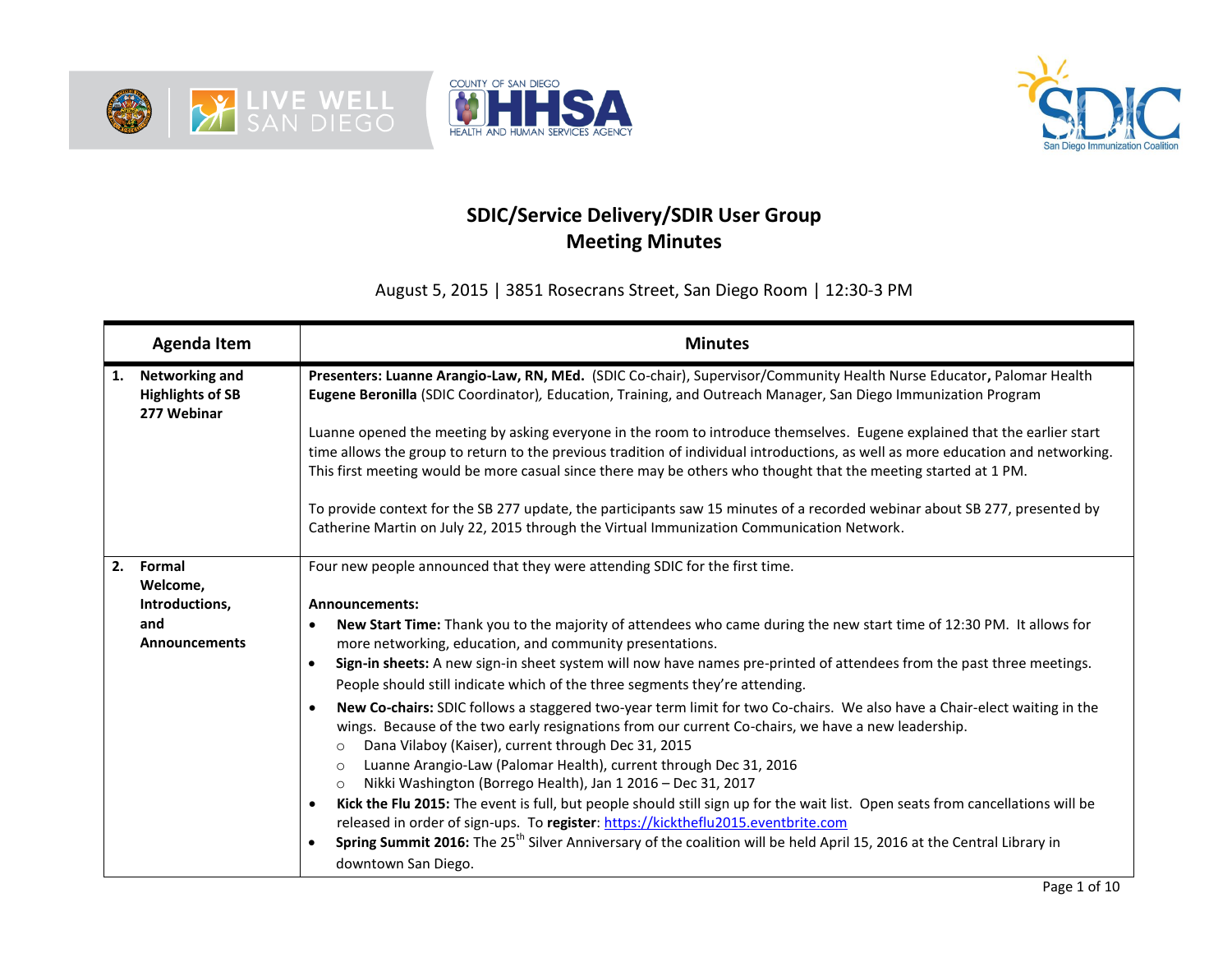





| <b>Community Updates:</b><br>$\bullet$                                                                                       |
|------------------------------------------------------------------------------------------------------------------------------|
| Kristina Azab from Sanofi Pasteur will be hosting an educational dinner event on Wednesday September 23rd in San<br>$\circ$  |
| Diego at 6pm. The event will be an adolescent immunization workshop and will feature Dr. Audrey Stevenson, Director          |
| of Family Health Services at the Salt Lake Valley, Utah Health Department. Dr. Stevenson will share strategies for getting   |
| more adolescents immunized with recommended vaccines. Location TBD. Please email Kristina with questions and early           |
| RSVPs and she will provide the location details when available: kristina.azab@sanofipasteur.com                              |
| Addendum:<br>$\bullet$                                                                                                       |
| Pneumococcal education opportunity - 30 minutes presentations on pneumococcal pneumonia for doctors and staff.<br>O          |
| Please contact Josie Day at 858-229-1468.                                                                                    |
| Raffle Winners: Congratulations to the follow attendees who won an individual license to view Someone You Love, a<br>$\circ$ |
| documentary about HPV and cervical cancer. Individuals will be contacted separately to get the link:                         |
|                                                                                                                              |
| Angelica Palomido, Bob Robledo                                                                                               |
| Elvia Benito (courtesy of Lynn Kwock who wanted to pass along her prize)                                                     |
| Lauren Talanian                                                                                                              |
| Lisa Duncan                                                                                                                  |
| Lisa McGerald                                                                                                                |
| Martha Canoy                                                                                                                 |
| Nicole Goemann                                                                                                               |
| Stephanie Peterman                                                                                                           |
|                                                                                                                              |
| If your name was called and you're not listed, please contact Eugene to claim your prize. Prizes were donated by             |
| Luanne and Eugene.                                                                                                           |
|                                                                                                                              |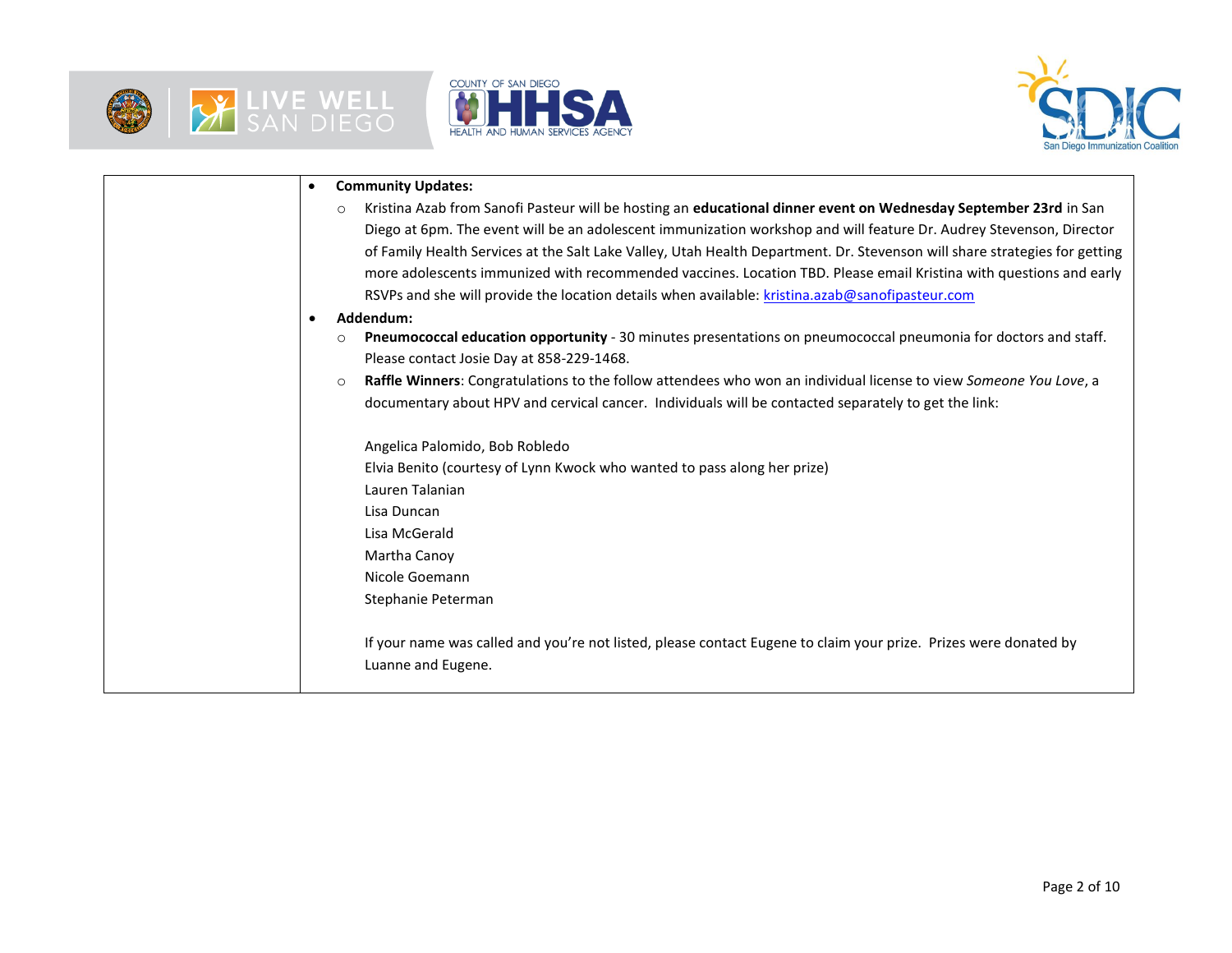





| 3. | SB 277 Updates | Presenters: Catherine Flores-Martin, Director                                                                                                                                                                                                                                                                                                                                                                                                                                              |  |  |  |  |  |  |
|----|----------------|--------------------------------------------------------------------------------------------------------------------------------------------------------------------------------------------------------------------------------------------------------------------------------------------------------------------------------------------------------------------------------------------------------------------------------------------------------------------------------------------|--|--|--|--|--|--|
|    | and Questions  | California Immunization Coalition                                                                                                                                                                                                                                                                                                                                                                                                                                                          |  |  |  |  |  |  |
|    |                | Robert Schechter, MD, Policy Section Chief                                                                                                                                                                                                                                                                                                                                                                                                                                                 |  |  |  |  |  |  |
|    |                | California Department of Public Health                                                                                                                                                                                                                                                                                                                                                                                                                                                     |  |  |  |  |  |  |
|    |                |                                                                                                                                                                                                                                                                                                                                                                                                                                                                                            |  |  |  |  |  |  |
|    |                | Catherine and Dr. Schechter phoned in for 20 minutes to provide a verbal update of SB 277. Catherine focused on the history of<br>the bill, discussing how the media was an instrumental partner to get the bill passed. Dr. Schechter shared that the Shots for<br>School web site will have preliminary information, and that a dynamic FAQ will be drafted. For now the status quo is to follow<br>AB 2109 protocol. The meeting followed with a Q/A from the audience, outlined below. |  |  |  |  |  |  |
|    |                | <b>Questions:</b>                                                                                                                                                                                                                                                                                                                                                                                                                                                                          |  |  |  |  |  |  |
|    |                | 1. What is the status of the referendum? Opponents of SB 277 are reported to be seeking a ballot referendum in 2016 to<br>overturn SB 277. Opponents may also seek lawsuits or recalls of elected officials who supported SB 277.                                                                                                                                                                                                                                                          |  |  |  |  |  |  |
|    |                | 2. Will health care providers who can sign a medical exemption be more narrowly defined? Current law (unchanged by<br>SB 277) only designates licensed physicians as being able to issue medical exemption statements. (Dr. Mark Sawyer<br>added that the AAP is meeting to set guidance for physicians.)                                                                                                                                                                                  |  |  |  |  |  |  |
|    |                | 3. Is there a Permanent Medical Exemption form? Not currently. The state reviewing whether or not to issue a form for<br>providers.                                                                                                                                                                                                                                                                                                                                                        |  |  |  |  |  |  |
|    |                | What age does the law apply? The law applies to pre-kindergarten to 12th grade, with emphasis on the start of<br>4.<br>preschool, kindergarten, and seventh grade.                                                                                                                                                                                                                                                                                                                         |  |  |  |  |  |  |
|    |                | The law starts on July 1, 2016 but the PBE window closes on Jan 1, 2016. What if my child starts school in<br>5.<br>spring? PBEs cannot be filed after Dec 31, 2015. Stay tuned for more information about this particular situation.                                                                                                                                                                                                                                                      |  |  |  |  |  |  |
|    |                | 6. Can a parent file a PBE now for the 2016-17 school year? No.                                                                                                                                                                                                                                                                                                                                                                                                                            |  |  |  |  |  |  |
|    |                | Addendum 8/6/15: Hot off the press, Dr. Schechter informed us that there is now an FAQ for SB 277 on Shots for Schools:<br>http://www.shotsforschool.org/laws/sb277faq/.                                                                                                                                                                                                                                                                                                                   |  |  |  |  |  |  |
|    |                |                                                                                                                                                                                                                                                                                                                                                                                                                                                                                            |  |  |  |  |  |  |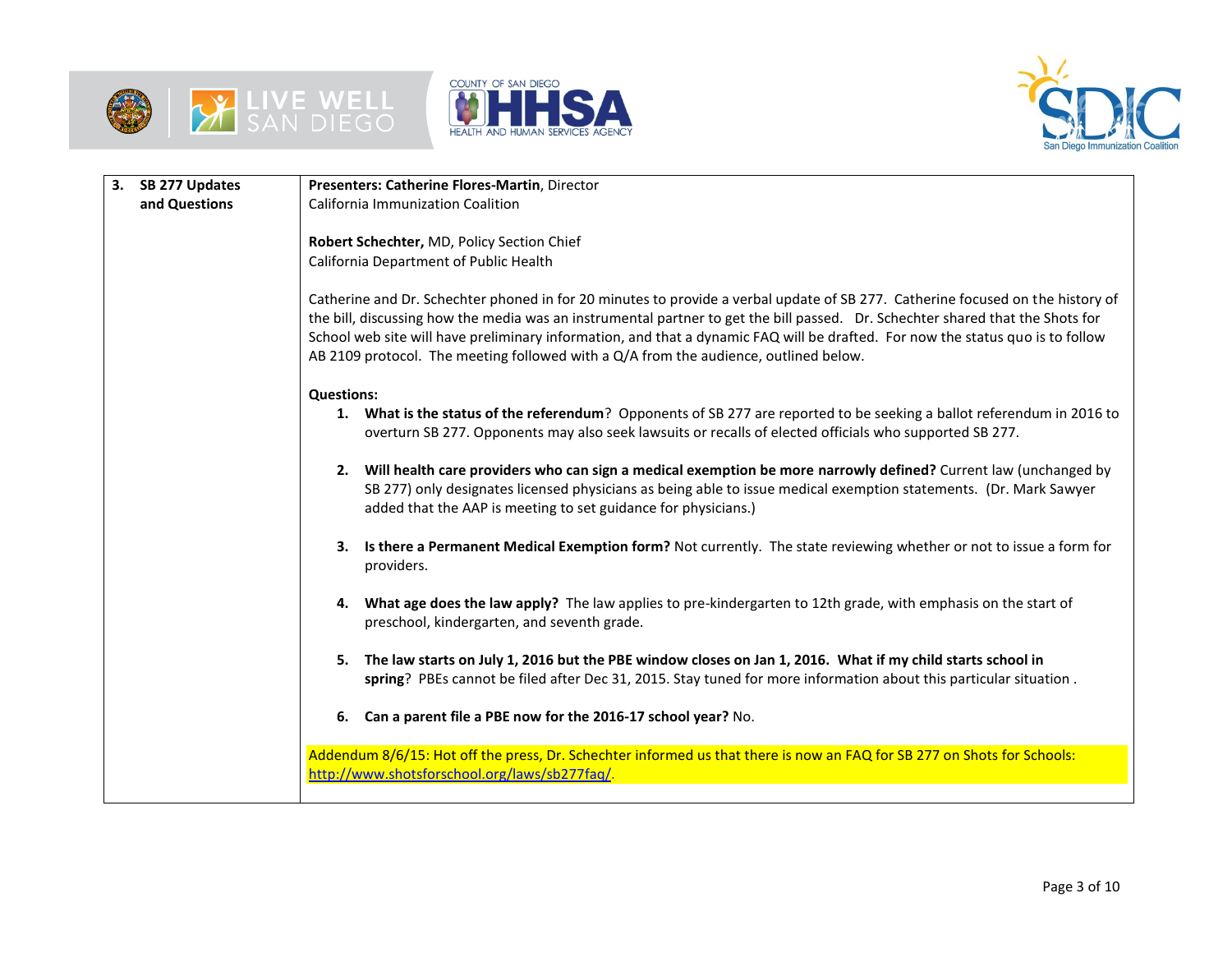





| 4.                                            | <b>National</b>                                                                    | Presenter: Harrison Bolter, Health Information Specialist                                                                                                                                                                                                                                                                                                                                                                                                                                                                                                                  |  |  |  |  |  |
|-----------------------------------------------|------------------------------------------------------------------------------------|----------------------------------------------------------------------------------------------------------------------------------------------------------------------------------------------------------------------------------------------------------------------------------------------------------------------------------------------------------------------------------------------------------------------------------------------------------------------------------------------------------------------------------------------------------------------------|--|--|--|--|--|
|                                               | Immunization                                                                       | San Diego Immunization Program                                                                                                                                                                                                                                                                                                                                                                                                                                                                                                                                             |  |  |  |  |  |
|                                               | <b>Awareness</b>                                                                   |                                                                                                                                                                                                                                                                                                                                                                                                                                                                                                                                                                            |  |  |  |  |  |
|                                               | <b>Month</b>                                                                       | <b>Presentation Slides: Bolter NIAM</b>                                                                                                                                                                                                                                                                                                                                                                                                                                                                                                                                    |  |  |  |  |  |
|                                               |                                                                                    | August is National Immunization Awareness month, each week focusing on a particular population and theme:<br>Aug. 2-8 Ensure A Healthy Future With Vaccines-Preteens and Teens<br>Aug. 9-15 Protect Yourself And Pass Protection On To Your Baby-Pregnant Women<br>Aug. 16-22 Vaccines Are Not Just For Kids-Adults<br>Aug. 23-29A Healthy Start Begins With On-Time Vaccinations-Birth to Age 6<br>View or download the presentation slides to get tips how you and your organization can support all activities. You can also<br>download the packet that Harrison sent. |  |  |  |  |  |
| 5.                                            | Iz Branch                                                                          | Presenter: Melissa Thun, RN, BSN, Public Health Nurse Supervisor                                                                                                                                                                                                                                                                                                                                                                                                                                                                                                           |  |  |  |  |  |
|                                               | <b>Announcements</b>                                                               | San Diego Immunization Program                                                                                                                                                                                                                                                                                                                                                                                                                                                                                                                                             |  |  |  |  |  |
|                                               |                                                                                    | <b>Presentation Slides: Thun Service Delivery</b>                                                                                                                                                                                                                                                                                                                                                                                                                                                                                                                          |  |  |  |  |  |
|                                               |                                                                                    |                                                                                                                                                                                                                                                                                                                                                                                                                                                                                                                                                                            |  |  |  |  |  |
|                                               |                                                                                    | Melissa gave updates that distribution of state-purchased flu vaccinations will now be handled by Nancy Knickerbocker. Also<br>based on this past year's coverage rate for the state, "we can do better":                                                                                                                                                                                                                                                                                                                                                                  |  |  |  |  |  |
|                                               | ~40% Influenza vaccination coverage rate in California                             |                                                                                                                                                                                                                                                                                                                                                                                                                                                                                                                                                                            |  |  |  |  |  |
|                                               |                                                                                    | How can we reach more people?                                                                                                                                                                                                                                                                                                                                                                                                                                                                                                                                              |  |  |  |  |  |
|                                               | Lead by example = staff need to be vaccinated $&$ promoting vaccination<br>$\circ$ |                                                                                                                                                                                                                                                                                                                                                                                                                                                                                                                                                                            |  |  |  |  |  |
|                                               |                                                                                    | Offer flu vaccine at all visits<br>$\circ$                                                                                                                                                                                                                                                                                                                                                                                                                                                                                                                                 |  |  |  |  |  |
|                                               |                                                                                    | Extend your office hours to evenings/weekends<br>$\circ$                                                                                                                                                                                                                                                                                                                                                                                                                                                                                                                   |  |  |  |  |  |
|                                               |                                                                                    | Community outreach/events<br>$\circ$                                                                                                                                                                                                                                                                                                                                                                                                                                                                                                                                       |  |  |  |  |  |
| Please view/download slides for more updates. |                                                                                    |                                                                                                                                                                                                                                                                                                                                                                                                                                                                                                                                                                            |  |  |  |  |  |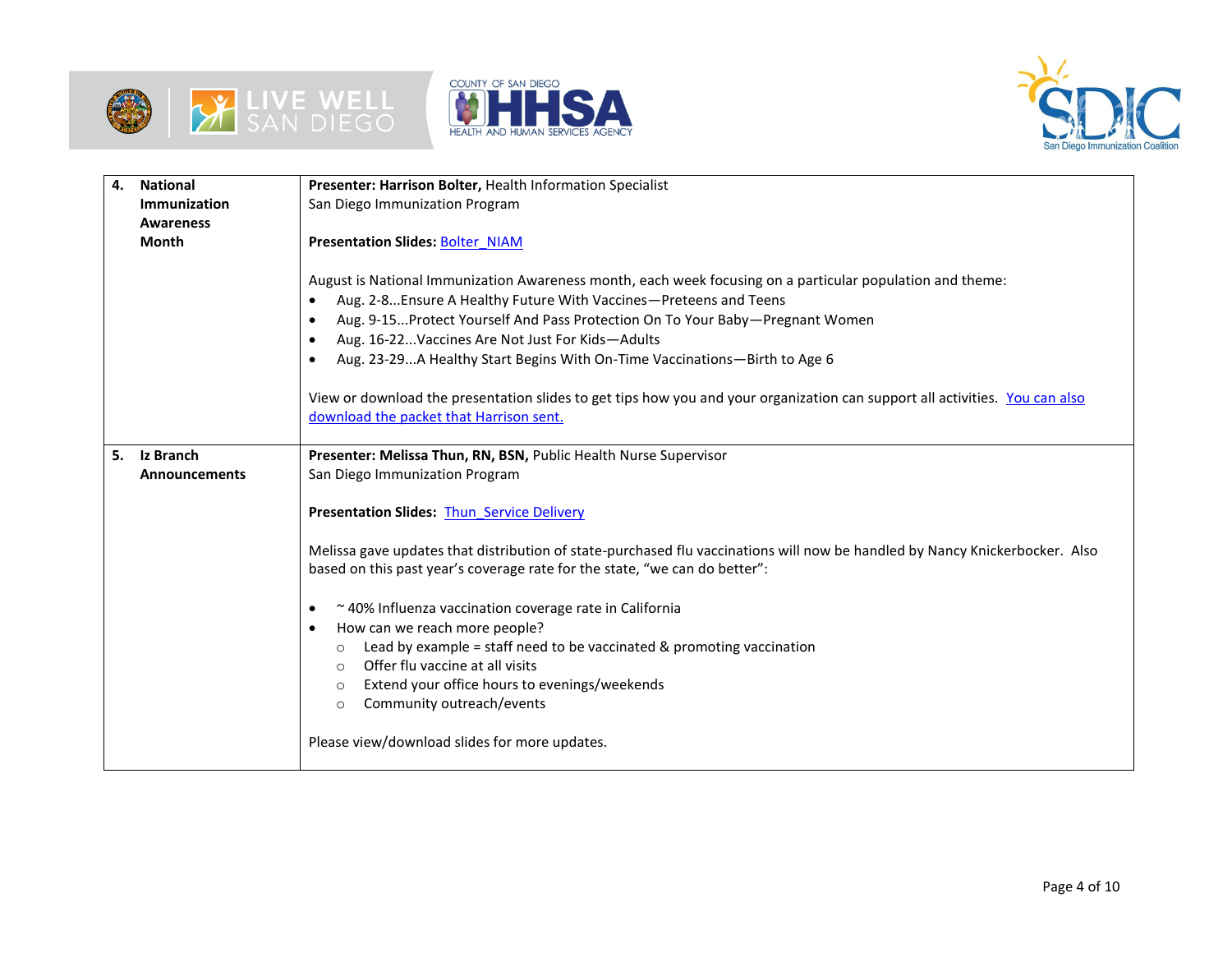





| 6.                                                  | <b>Pertussis and</b>  | Presenter: Maria "Masha" Djuric, RN, Public Health Nurse                                                                            |  |  |
|-----------------------------------------------------|-----------------------|-------------------------------------------------------------------------------------------------------------------------------------|--|--|
| San Diego Immunization Program<br><b>State Tdap</b> |                       |                                                                                                                                     |  |  |
|                                                     | Update                |                                                                                                                                     |  |  |
|                                                     |                       | Nancy Knickerbocker, Quality Assurance Specialist                                                                                   |  |  |
|                                                     |                       | San Diego Immunization Program                                                                                                      |  |  |
|                                                     |                       |                                                                                                                                     |  |  |
|                                                     |                       | <b>Presentation Slides: Djuric Service Delivery</b>                                                                                 |  |  |
|                                                     |                       |                                                                                                                                     |  |  |
|                                                     |                       | Masha state and local pertussis numbers, asking whether higher incidence will be the "new normal":                                  |  |  |
|                                                     |                       | 3,404 cases with onset in 2015 have been reported to CDPH.<br>$\bullet$                                                             |  |  |
|                                                     |                       | Pertussis already caused one infant death and at least 126 infant hospitalizations in California this year.                         |  |  |
|                                                     |                       | 656 cases of pertussis in SD County in 2015                                                                                         |  |  |
|                                                     |                       |                                                                                                                                     |  |  |
|                                                     |                       | Masha also gave a compelling case study about a missed opportunity to protect a newborn and the family from pertussis. Please       |  |  |
|                                                     |                       | view/download the slides for more information.                                                                                      |  |  |
|                                                     |                       |                                                                                                                                     |  |  |
| 7.                                                  | <b>CDPH Iz Branch</b> | Presenter: Colleen Mallen, MPH, Senior Field Representative                                                                         |  |  |
|                                                     | <b>Updates</b>        | California Department of Public Health                                                                                              |  |  |
|                                                     |                       | Presentation Slides: Mallen CDPH Iz Branch Updates                                                                                  |  |  |
|                                                     |                       |                                                                                                                                     |  |  |
|                                                     |                       | Colleen gave updates related to VFC:                                                                                                |  |  |
|                                                     |                       | Vaccinators can focus on HPV-9, which the ACIP recommends for males and females ages 9-26                                           |  |  |
|                                                     |                       | Deadline for flu vaccine allocation will be extended through August 7, 2015<br>$\bullet$                                            |  |  |
|                                                     |                       | Unconfirmed allocations will be released into the supplemental flu ordering vaccine supply. These doses will be available to        |  |  |
|                                                     |                       | all providers on a first-come, first-serve basis during supplemental flu ordering.                                                  |  |  |
|                                                     |                       | There will be four flu products for the 2015-16 flu season<br>$\bullet$                                                             |  |  |
|                                                     |                       | Providers will received their allocated vaccines doses in multiple shipments<br>$\bullet$                                           |  |  |
|                                                     |                       | FluMist is expected to ship later, from October through December with up to 40% of these doses shipping in the Nov-Dec<br>timeframe |  |  |
|                                                     |                       | Updated materials such as vaccine guides are available through eziz.org.                                                            |  |  |
|                                                     |                       |                                                                                                                                     |  |  |
|                                                     |                       | Please view/download the slides for more information.                                                                               |  |  |
|                                                     |                       |                                                                                                                                     |  |  |
|                                                     |                       |                                                                                                                                     |  |  |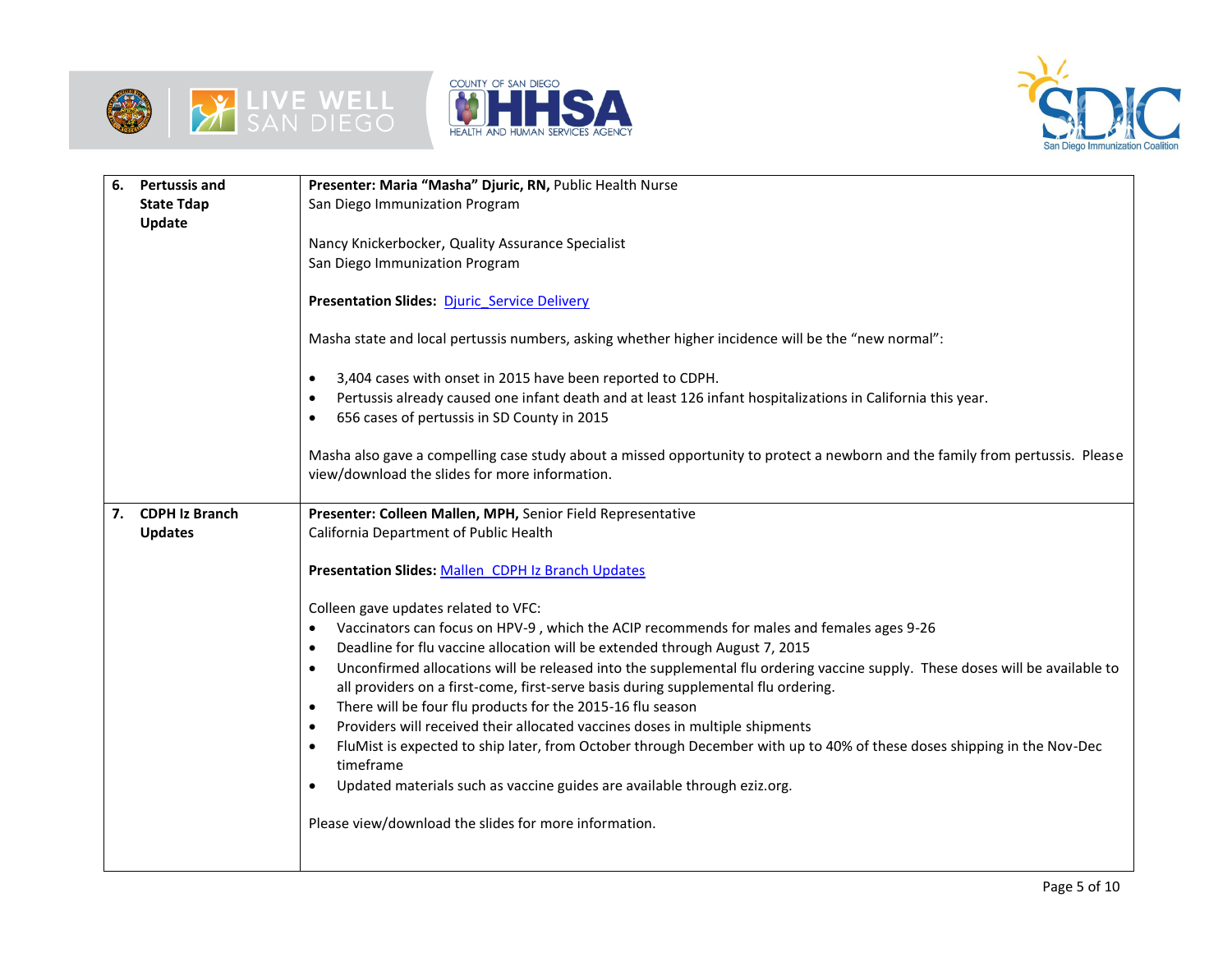





| 8. | State-purchased        | Presenter: Nancy Knickerbocker, Quality Assurance Specialist                                                                        |  |  |  |  |  |
|----|------------------------|-------------------------------------------------------------------------------------------------------------------------------------|--|--|--|--|--|
|    | <b>Influenza</b>       | San Diego Immunization Program                                                                                                      |  |  |  |  |  |
|    | <b>Vaccine Updates</b> |                                                                                                                                     |  |  |  |  |  |
|    |                        | Please contact Nancy for information.                                                                                               |  |  |  |  |  |
| 9. | <b>SDIR User Group</b> | Presenters: Rob Wester, Registry Manager and Manny Mones, Provider Quality Improvement Manager                                      |  |  |  |  |  |
|    | <b>Updates</b>         | San Diego Immunization Program                                                                                                      |  |  |  |  |  |
|    |                        |                                                                                                                                     |  |  |  |  |  |
|    |                        | <b>Presentation Slides: Mones SDIR</b>                                                                                              |  |  |  |  |  |
|    |                        |                                                                                                                                     |  |  |  |  |  |
|    |                        | Rob provided SDIR Updates:                                                                                                          |  |  |  |  |  |
|    |                        | Palomar Pomerado Health - planned "live" on 8/17/15<br>$\bullet$                                                                    |  |  |  |  |  |
|    |                        | Walmart pharmacy data pending (expected September)<br>$\bullet$                                                                     |  |  |  |  |  |
|    |                        | Tri-City Medical Center pending (expected Live September)<br>$\bullet$                                                              |  |  |  |  |  |
|    |                        | Scripps clinics, Sharp RS still pending (vendor fixes required)                                                                     |  |  |  |  |  |
|    |                        | TB test results sharable                                                                                                            |  |  |  |  |  |
|    |                        | SDIR Disclosure and Personal Health Info                                                                                            |  |  |  |  |  |
|    |                        |                                                                                                                                     |  |  |  |  |  |
|    |                        | Manny gave a quick review/demo of some SDIR features:                                                                               |  |  |  |  |  |
|    |                        | Password reset option                                                                                                               |  |  |  |  |  |
|    |                        | Selecting/Documenting Vaccine refusal/shortage                                                                                      |  |  |  |  |  |
|    |                        | Requesting to add another option " Not Available"                                                                                   |  |  |  |  |  |
|    |                        | Corrections/Adjustment with Vaccine Inventory<br>٠                                                                                  |  |  |  |  |  |
|    |                        |                                                                                                                                     |  |  |  |  |  |
|    |                        | Other announcements:                                                                                                                |  |  |  |  |  |
|    |                        | Requested users for specific topics for discussion at next meeting<br>$\bullet$                                                     |  |  |  |  |  |
|    |                        | Inform users that SDIR Basic Trainings for August are full and almost for September                                                 |  |  |  |  |  |
|    |                        | Recommended users to complete and fax the security acknowledgement form to be added to a wait list or reserve for<br>$\circ$        |  |  |  |  |  |
|    |                        | next available training                                                                                                             |  |  |  |  |  |
|    |                        | Issues noted                                                                                                                        |  |  |  |  |  |
|    |                        | Reminder/Recall - will follow up with user for more details. Issue is that patients that are coming up on report are not<br>$\circ$ |  |  |  |  |  |
|    |                        | their patients.                                                                                                                     |  |  |  |  |  |
|    |                        | Multiple entry in vaccine history of HEXAVAC - will work with our software vendor to address issue<br>$\circ$                       |  |  |  |  |  |
|    |                        | MMR - when entering single antigen of Measles/Mumps/Rubella SDIR will not allow entry on same day. SDIR to follow<br>$\circ$        |  |  |  |  |  |
|    |                        | up with user.<br>Will look into our forecasting rules and revise as needed for resolution                                           |  |  |  |  |  |
|    |                        |                                                                                                                                     |  |  |  |  |  |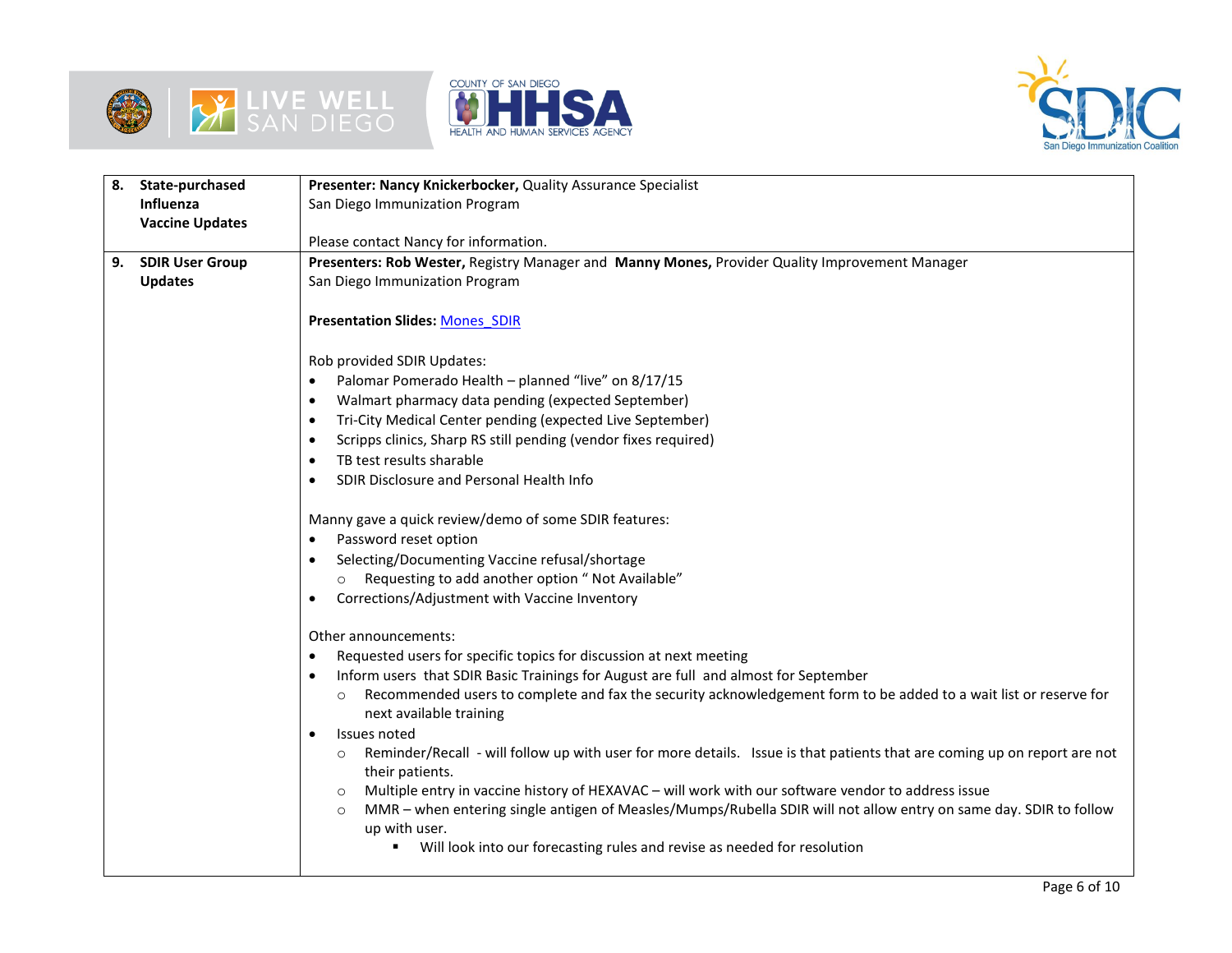





**10. Next Meeting Wed, October 7, 2015 from 12:30-3 PM**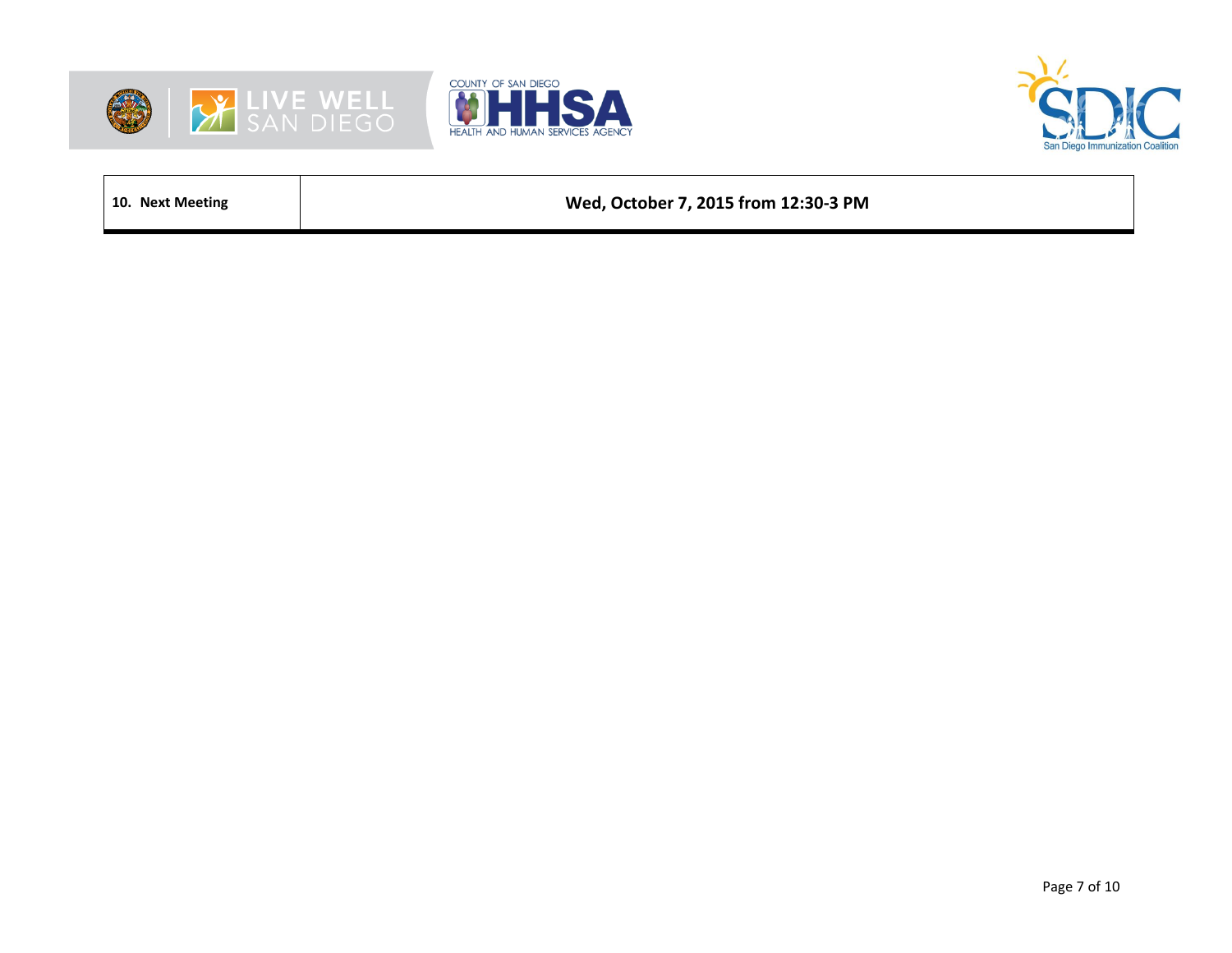





## **Addendum: SDIC Meeting Attendees (all) August 5, 2015**







**San Diego Immunization Coalition General Meeting**

**Service Delivery San Diego Immunization Registry User Group**

| <b>Date</b> | <b>Attending?</b> |                    |    | <b>Last Name</b> | <b>First Name</b> | <b>Organization/Business</b> | <b>Status</b> |
|-------------|-------------------|--------------------|----|------------------|-------------------|------------------------------|---------------|
|             | 1.                | 2.                 | 3. |                  |                   |                              |               |
|             | X                 | X                  | X  | Alvarez          | Maria             | SDIP                         |               |
|             | X                 | Χ                  | X  | Benito           | Elvia             | <b>VCC</b>                   |               |
|             | X                 | Χ                  |    | Peterman         | Stephanie         | PHS - MCFHS                  |               |
|             | X                 | X                  | X  | Tade             | Marcela           | <b>SYHC</b>                  |               |
|             | X                 | Χ                  | X  | Cabrera          | Jessica           | <b>IBHC</b>                  |               |
|             | X                 | Χ                  |    | Felix            | Robert            | MothertoBaby                 |               |
|             | X                 | X                  |    | Campas-Higgins   | Heidi             | Kaiser                       |               |
|             | X                 | $\pmb{\mathsf{X}}$ |    | Day              | Josie             | Pfizer                       |               |
|             | X                 | Χ                  | X  | Anedo            | Wendy             | SD Family Care               |               |
|             | X                 | X                  | X  | Arangio-Law      | Luanne            | Pacific Health               |               |
|             | X                 | $\pmb{\mathsf{X}}$ |    | Azab             | Kristina          | Sanofi Pasteur               |               |
|             | X                 | X                  |    | Bernal           | Florence          | <b>HHSA</b>                  |               |
|             | X                 | X                  | X  | Beronilla        | Eugene            | <b>SDIP</b>                  |               |
|             | Χ                 |                    |    | Bolter           | Harrison          | <b>SDIP</b>                  |               |
|             | X                 |                    |    | Bouveron         | Suzi              | <b>CDPH</b>                  |               |
|             | X                 | Χ                  | X  | <b>Briones</b>   | Ana               | <b>SYHC</b>                  |               |
|             | Χ                 | $\pmb{\mathsf{X}}$ | X  | Djuric           | Masha             | <b>SDIP</b>                  |               |
|             | X                 | Χ                  | X  | Canoy            | Martha            | <b>NIPH</b>                  |               |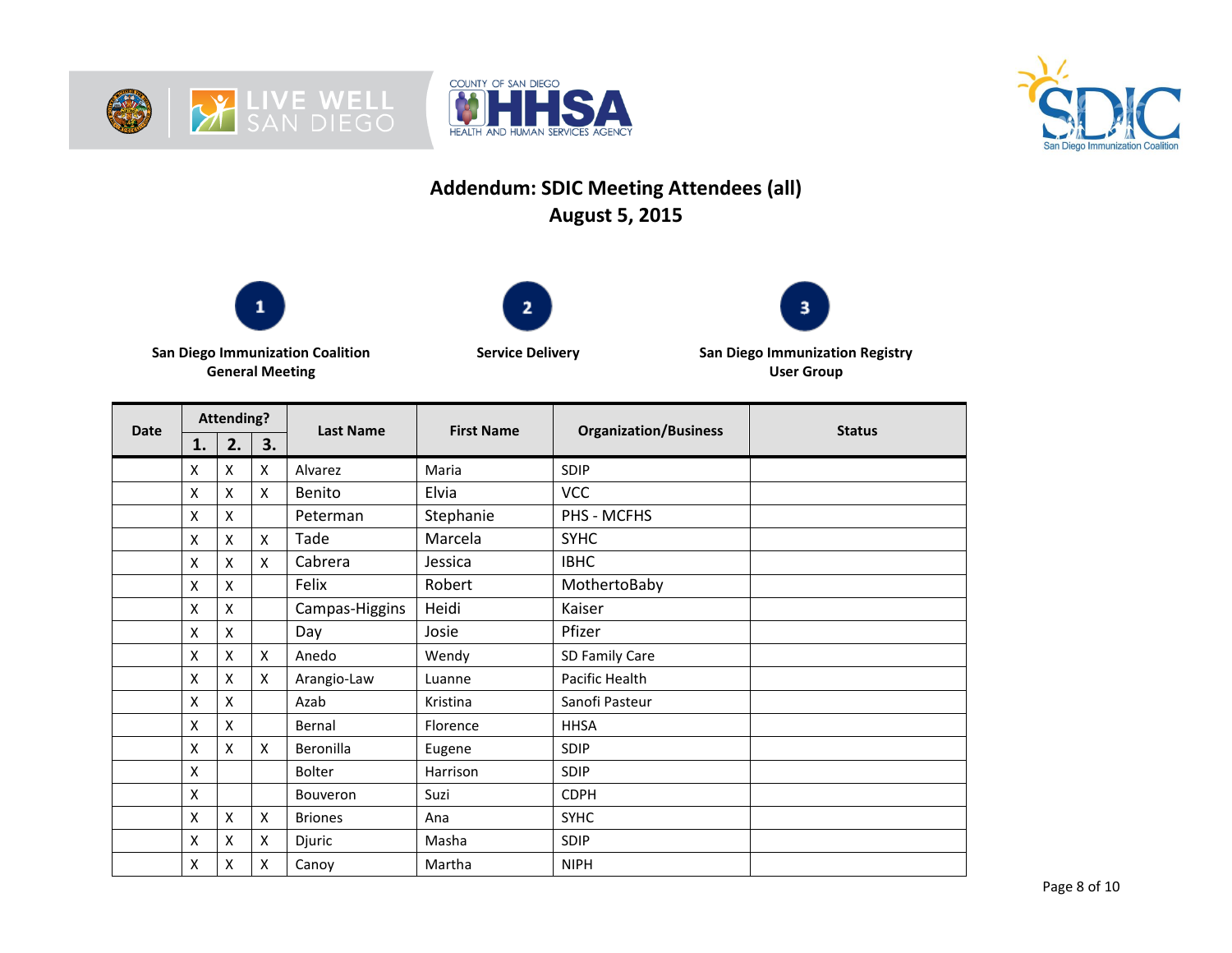







|                    | $\boldsymbol{\mathsf{x}}$ | X                  | Contreras     | Pearl      | <b>SDFC</b>                         |  |
|--------------------|---------------------------|--------------------|---------------|------------|-------------------------------------|--|
| Χ                  | X                         | X                  | Corral        | Teresa     | <b>ERPHC</b>                        |  |
| X                  | $\mathsf{x}$              | X                  | Cruz          | Adriana    | SDIP                                |  |
| $\mathsf{X}$       |                           |                    | Cruz          | Mary       | Sharp CV                            |  |
| X                  | $\pmb{\chi}$              | $\mathsf{x}$       | Dar           | Josie      | <b>CRPHC</b>                        |  |
| Χ                  | $\pmb{\chi}$              | $\pmb{\mathsf{X}}$ | Deblasow(?)   | Jacqueline | Neighborhood Healthcare             |  |
| $\pmb{\mathsf{X}}$ | $\pmb{\chi}$              | $\pmb{\mathsf{X}}$ | DeGuzman      | Heidi      | SDIP                                |  |
| $\pmb{\mathsf{X}}$ | $\mathsf{\chi}$           | $\pmb{\mathsf{X}}$ | Duncan        | Lisa       | <b>FHCSD</b>                        |  |
| X                  | $\pmb{\mathsf{X}}$        | $\pmb{\mathsf{X}}$ | Goemann       | Nicole     | HHSA-NCPHC                          |  |
| X                  |                           |                    | Herman        | Beth       | Alliant International<br>University |  |
|                    |                           | $\pmb{\mathsf{X}}$ | Hicks         | Calvin     | SDIP                                |  |
| $\mathsf{X}$       | $\boldsymbol{\mathsf{x}}$ |                    | Kang          | Grace      | County Epidemiology                 |  |
| Χ                  | $\mathsf{\chi}$           | $\pmb{\times}$     | Knickerbocker | Nancy      | SDIP                                |  |
| $\pmb{\chi}$       | $\pmb{\chi}$              |                    | Kwock         | Lynn       | GSK                                 |  |
| X                  | $\pmb{\mathsf{X}}$        |                    | Laws          | Gina       | SDIP                                |  |
| Χ                  | $\pmb{\mathsf{X}}$        | X                  | Losoya        | Julietta   | <b>HHSA North Central PHC</b>       |  |
| X                  |                           |                    | Lovelace      | Susan      | Rady Children's Hospital            |  |
| X                  | $\boldsymbol{\mathsf{x}}$ | X                  | Mallen        | Colleen    | <b>CDPH</b>                         |  |
| $\pmb{\mathsf{X}}$ | $\mathsf{\chi}$           | $\pmb{\mathsf{X}}$ | McGerald      | Lisa       | <b>NCHS</b>                         |  |
| Χ                  | $\pmb{\mathsf{X}}$        | X                  | Mones         | Manny      | SDIP                                |  |
| $\pmb{\mathsf{X}}$ | $\pmb{\mathsf{X}}$        | $\pmb{\mathsf{X}}$ | Nuno          | Celia      | <b>SYHC</b>                         |  |
| X                  |                           |                    | Page          | Nancy      | First 5 San Diego                   |  |
| $\pmb{\chi}$       | $\pmb{\mathsf{X}}$        | X                  | Palomino      | Angelica   | <b>RHAP</b>                         |  |
| X                  | $\pmb{\mathsf{X}}$        |                    | Pettiford     | Kimberly   | SDIP                                |  |
|                    |                           | $\pmb{\mathsf{X}}$ | Quinn         | Carol      | <b>SDIR</b>                         |  |
| X                  | $\boldsymbol{\mathsf{x}}$ |                    | Robledo       | Robert     | <b>FHCSD</b>                        |  |
| Χ                  | $\pmb{\mathsf{X}}$        | X                  | Sisterson     | Florencia  | SDIP                                |  |
| Χ                  |                           |                    | Talanian      | Lauren     | Passport Health                     |  |
| Χ                  |                           |                    | Tellez        | Angela     | La Maestra                          |  |